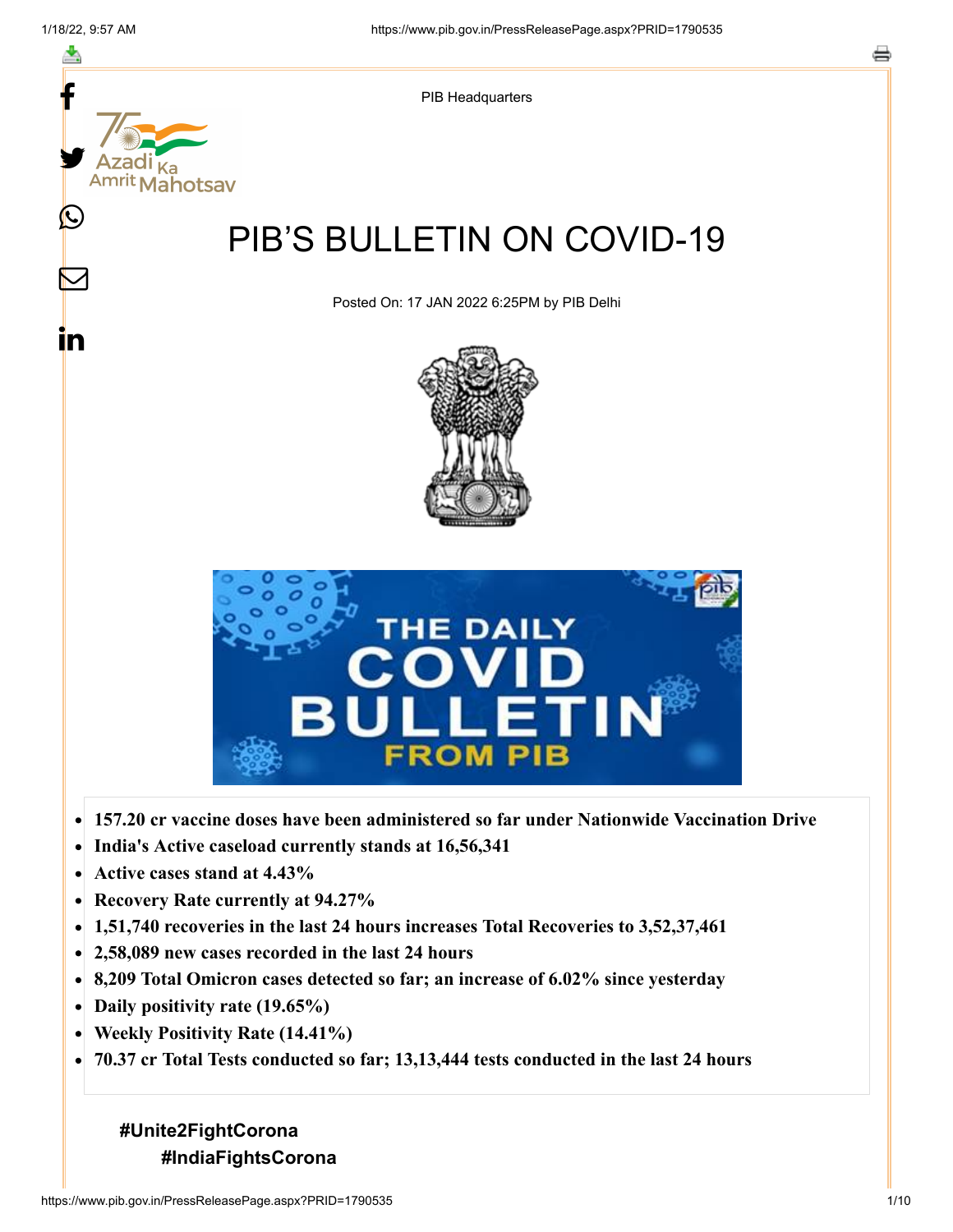|                                                            | <b>PRESS INFORMATION BUREAU</b>                                                       |                                      |                                                    |                                                          |                                                                                            |                                                                                                   |  |
|------------------------------------------------------------|---------------------------------------------------------------------------------------|--------------------------------------|----------------------------------------------------|----------------------------------------------------------|--------------------------------------------------------------------------------------------|---------------------------------------------------------------------------------------------------|--|
|                                                            | <b>MINISTRY OF INFORMATION &amp; BROADCASTING</b>                                     |                                      |                                                    |                                                          |                                                                                            |                                                                                                   |  |
|                                                            |                                                                                       |                                      | <b>GOVERNMENT OF INDIA</b>                         |                                                          |                                                                                            |                                                                                                   |  |
|                                                            |                                                                                       |                                      | *****                                              |                                                          |                                                                                            |                                                                                                   |  |
| <b>COVID-19</b><br><b>UPDATES</b><br>As on 17 January 2022 |                                                                                       |                                      |                                                    |                                                          |                                                                                            |                                                                                                   |  |
|                                                            |                                                                                       | 157.20 crore<br><b>Vaccine Doses</b> | administered so far                                | 70.37 crore<br>total tests<br>conducted                  |                                                                                            | 2,58,089<br>new cases<br>in last 24 hours                                                         |  |
|                                                            |                                                                                       |                                      | 1,51,740<br>patients recovered<br>in last 24 hours | <b>Recovery Rate</b><br>94.27%                           |                                                                                            | <b>Status of</b><br><b>Omicron Variant</b><br>No. of Omicron Cases<br>8,209<br>Recovered<br>3,109 |  |
| nistry of Health and Family Welfare<br>ment of indi-       |                                                                                       |                                      | <b>157.20 CRORE</b>                                | India's cumulative COVID-19 Vaccination coverage exceeds |                                                                                            |                                                                                                   |  |
|                                                            |                                                                                       |                                      |                                                    | <b>Cumulative Vaccine Dose Coverage</b>                  |                                                                                            |                                                                                                   |  |
|                                                            | Healthcare<br>workers                                                                 | Frontline<br>workers                 | People<br><b>Aged 15-18</b>                        | People<br>Aged 18-44                                     | <b>People Aged</b><br>≥ 45 Years                                                           | People Aged<br>≥ 60 Years                                                                         |  |
|                                                            |                                                                                       |                                      | years.                                             | <b>Years</b>                                             |                                                                                            |                                                                                                   |  |
| T <sup>st</sup><br>Dose                                    | 1,03,90,286                                                                           | 1,83,88,988                          | 3,45,32,745                                        | 52,54,63,216                                             | 19,76,54,179                                                                               | 12.31.45.683                                                                                      |  |
| 2 <sup>nd</sup><br>Dose                                    | 97,80,747                                                                             | 1,70,55,627                          |                                                    | 36,93,05,100                                             | 16,10,58,648                                                                               | 10,08,18,423                                                                                      |  |
| Precaution<br>Dose                                         | 18,33,301                                                                             | 14,81,773                            |                                                    |                                                          |                                                                                            | 11,33,109                                                                                         |  |
|                                                            | #Unite2FightCorona<br>As at 8 AM on 17th January, 2022<br>matrix.gov.in + @MoNFWindia |                                      |                                                    |                                                          | S BMoHEW_INDUA C B mohlwindla C B Bmohlwindla C Bmohlw_indla C Bmohlw_indla C Bdohlw.indla | <b>39.46 Lakh</b><br>doses administered<br>in last 24 hours                                       |  |

**Statewise status of Omicron Variant**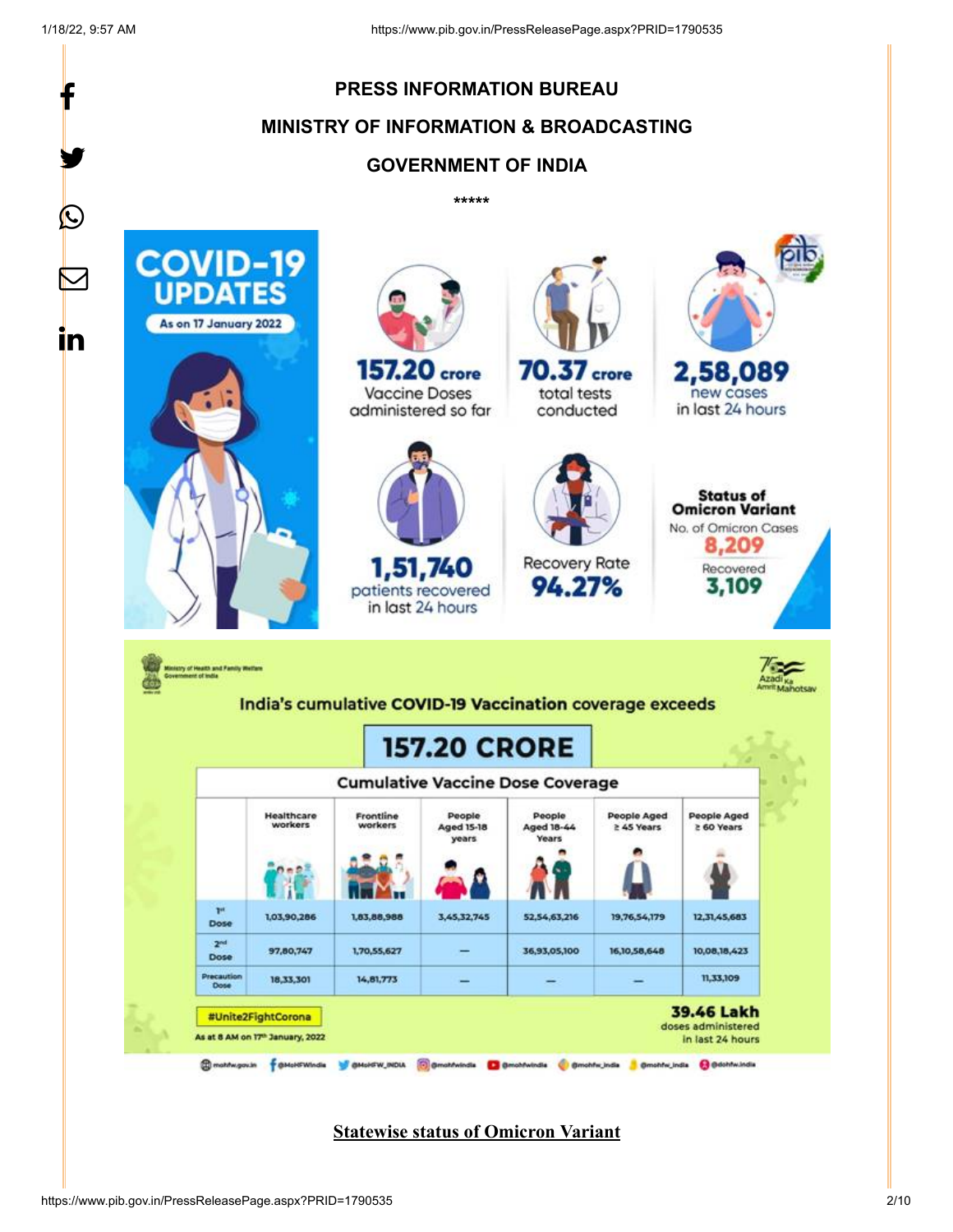1/18/22, 9:57 AM https://www.pib.gov.in/PressReleasePage.aspx?PRID=1790535

| f          | S. No.         | <b>State</b>         | <b>No. of Omicron Cases</b> | Discharged/Recovered/Migrated |
|------------|----------------|----------------------|-----------------------------|-------------------------------|
|            | $\mathbf{1}$   | Maharashtra          | 1,738                       | 932                           |
|            | $\overline{2}$ | West Bengal          | 1,672                       | 22                            |
| $\bigcirc$ | 3              | Rajasthan            | 1,276                       | 1,040                         |
|            | $\overline{4}$ | Delhi                | 549                         | 57                            |
| in         | 5              | Karnataka            | 548                         | 26                            |
|            | 6              | Kerala               | 536                         | 140                           |
|            | $\overline{7}$ | <b>Uttar Pradesh</b> | 275                         | 6                             |
|            | $\,8\,$        | Telangana            | 260                         | 47                            |
|            | 9              | Tamil Nadu           | 241                         | 241                           |
|            | $10\,$         | Gujarat              | 236                         | 186                           |
|            | 11             | Odisha               | 201                         | $\,8\,$                       |
|            | 12             | Haryana              | 169                         | 160                           |
|            | 13             | Andhra Pradesh       | 155                         | 9                             |
|            | 14             | Uttarakhand          | 93                          | 83                            |
|            | 15             | Meghalaya            | 75                          | 10                            |
|            | 16             | Punjab               | 61                          | 61                            |
|            | 17             | Bihar                | 27                          | $\boldsymbol{0}$              |
|            | 18             | J&K (UT)             | 23                          | $10\,$                        |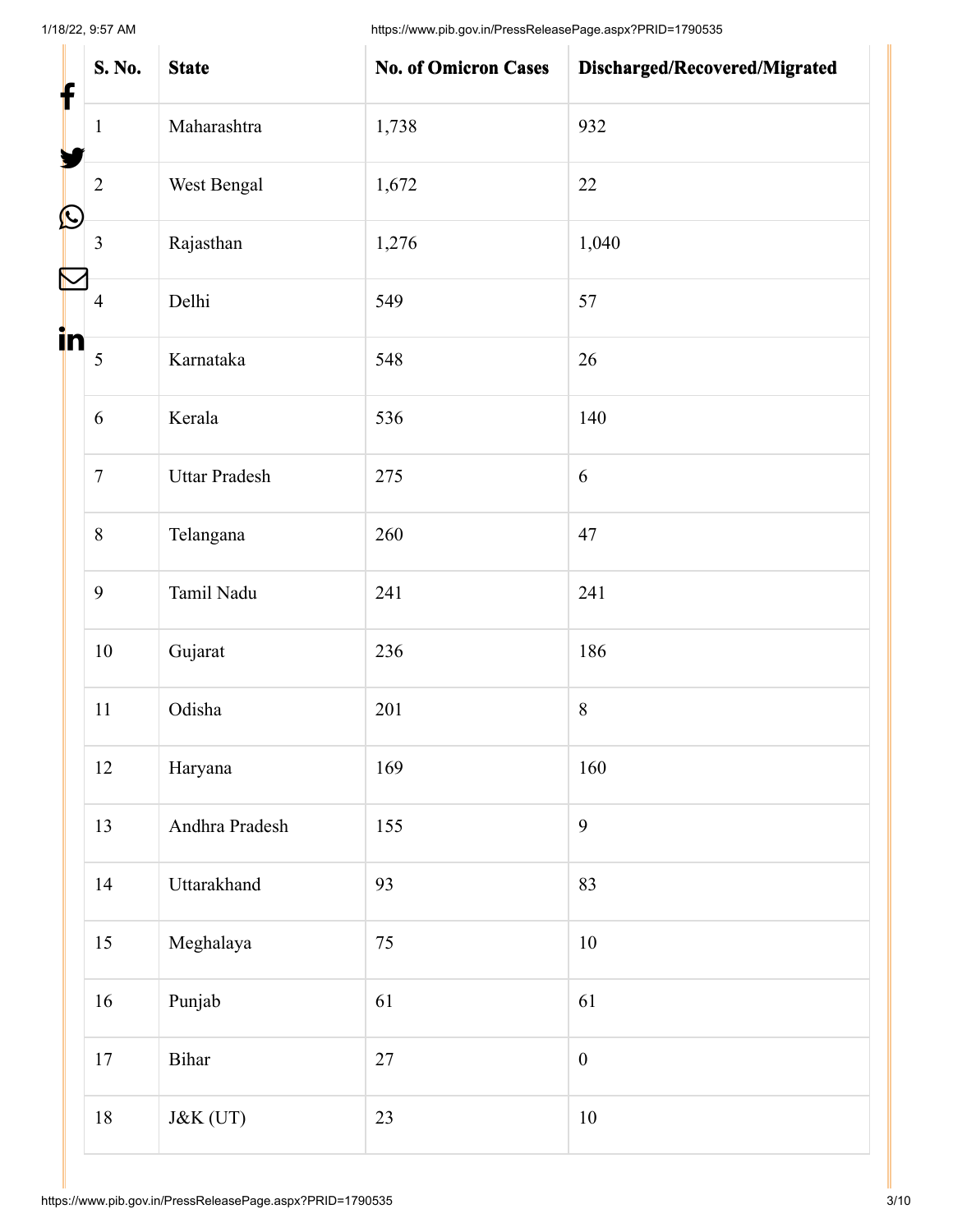1/18/22, 9:57 AM https://www.pib.gov.in/PressReleasePage.aspx?PRID=1790535

| f          | S. No. | <b>State</b>     | <b>No. of Omicron Cases</b> | Discharged/Recovered/Migrated |
|------------|--------|------------------|-----------------------------|-------------------------------|
|            | 19     | Goa              | 21                          | 21                            |
| $\bigcirc$ | 20     | Jharkhand        | 14                          | 14                            |
|            | 21     | Madhya Pradesh   | 10                          | 10                            |
|            | 22     | Assam            | 9                           | 9                             |
| in         | 23     | Chhattisgarh     | $\,8\,$                     | $\,8\,$                       |
|            | 24     | A&N Islands      | $\overline{3}$              | $\boldsymbol{0}$              |
|            | 25     | Chandigarh       | $\mathfrak{Z}$              | $\mathfrak{Z}$                |
|            | 26     | Ladakh           | $\overline{2}$              | $\overline{2}$                |
|            | $27\,$ | Puducherry       | $\sqrt{2}$                  | $\overline{2}$                |
|            | 28     | Himachal Pradesh | $\mathbf{1}$                | $\mathbf{1}$                  |
|            | 29     | Manipur          | $\mathbf{1}$                | $\mathbf{1}$                  |
|            |        | Total            | 8,209                       | 3,109                         |

<https://www.pib.gov.in/PressReleasePage.aspx?PRID=1790402>

### **India's Cumulative COVID-19 Vaccination Coverage exceeds 157.20 Cr**

## **More than 39 lakh Vaccine Doses administered in the last 24 hours**

**Recovery Rate currently at 94.27%**

**2,58,089 New Cases reported in the last 24 hours**

**8,209 Total Omicron cases detected so far; an increase of 6.02% since yesterday**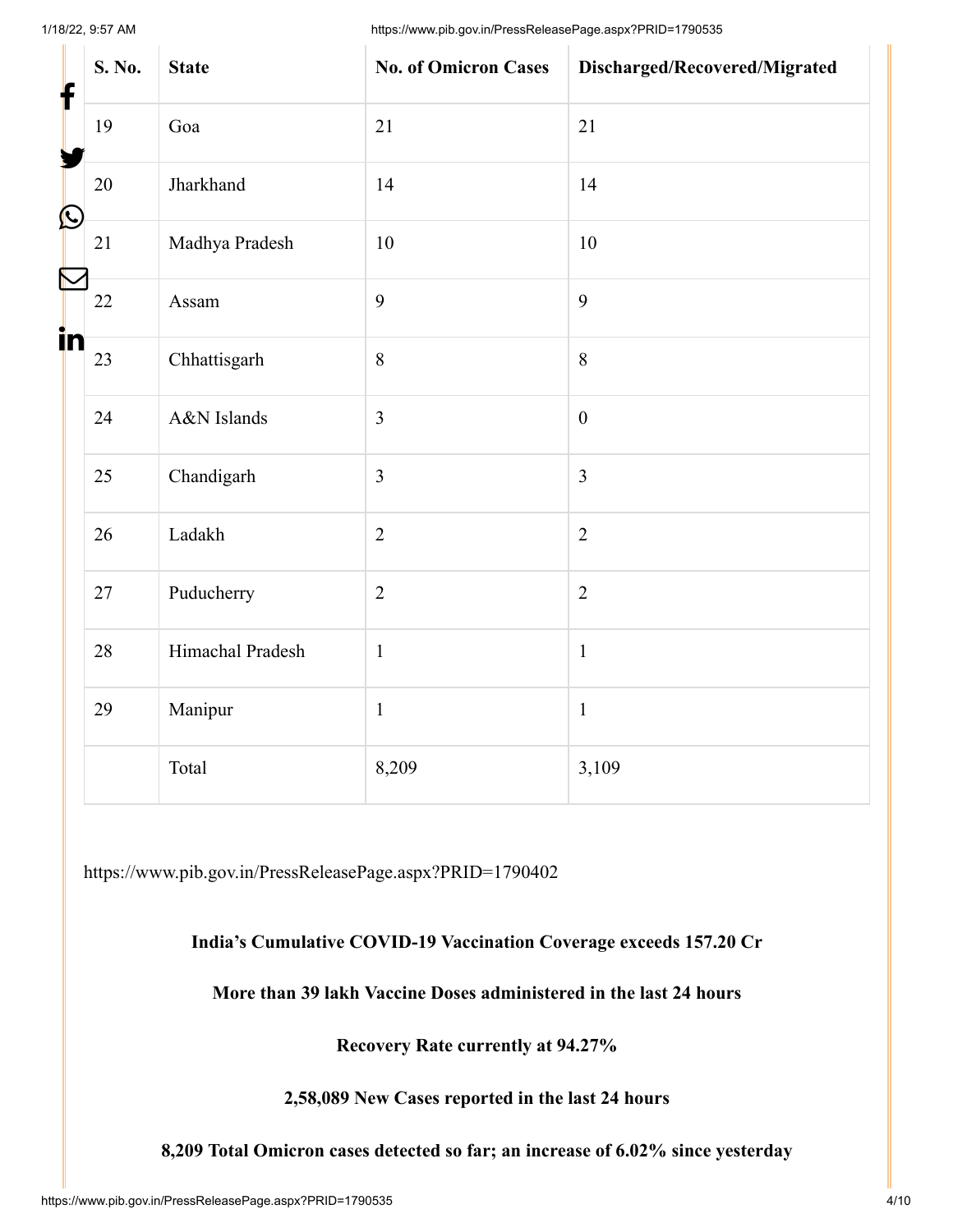f

#### **India's Active Caseload currently stands at 16,56,341**

With the administration of **more than 39 lakh Doses (39,46,348)** vaccine doses in the last 24 hours, India's COVID-19 vaccination coverage has exceeded **157.20 Cr (1,57,20,41,825)** as per provisional **O**reports till 7 am today.

This has been achieved through 1,68,75,217 sessions. The break-up of the cumulative figure as per the **P**rovisional report till 7 am today include:

|                       | <b>Cumulative Vaccine Dose Coverage</b> |                 |
|-----------------------|-----------------------------------------|-----------------|
| <b>HCWs</b>           | $1st$ Dose                              | 1,03,90,286     |
|                       | $2nd$ Dose                              | 97,80,747       |
|                       | <b>Precaution Dose</b>                  | 18,33,301       |
| <b>FLWs</b>           | 1 <sup>st</sup> Dose                    | 1,83,88,988     |
|                       | $2nd$ Dose                              | 1,70,55,627     |
|                       | <b>Precaution Dose</b>                  | 14,81,773       |
| Age Group 15-18 years | $1st$ Dose                              | 3,45,32,745     |
| Age Group 18-44 years | $1st$ Dose                              | 52, 54, 63, 216 |
|                       | $2nd$ Dose                              | 36,93,05,100    |
| Age Group 45-59 years | $1st$ Dose                              | 19,76,54,179    |
|                       | $2nd$ Dose                              | 16, 10, 58, 648 |
| Over 60 years         | $1st$ Dose                              | 12,31,45,683    |
|                       | $2^{\rm nd}$ Dose                       | 10,08,18,423    |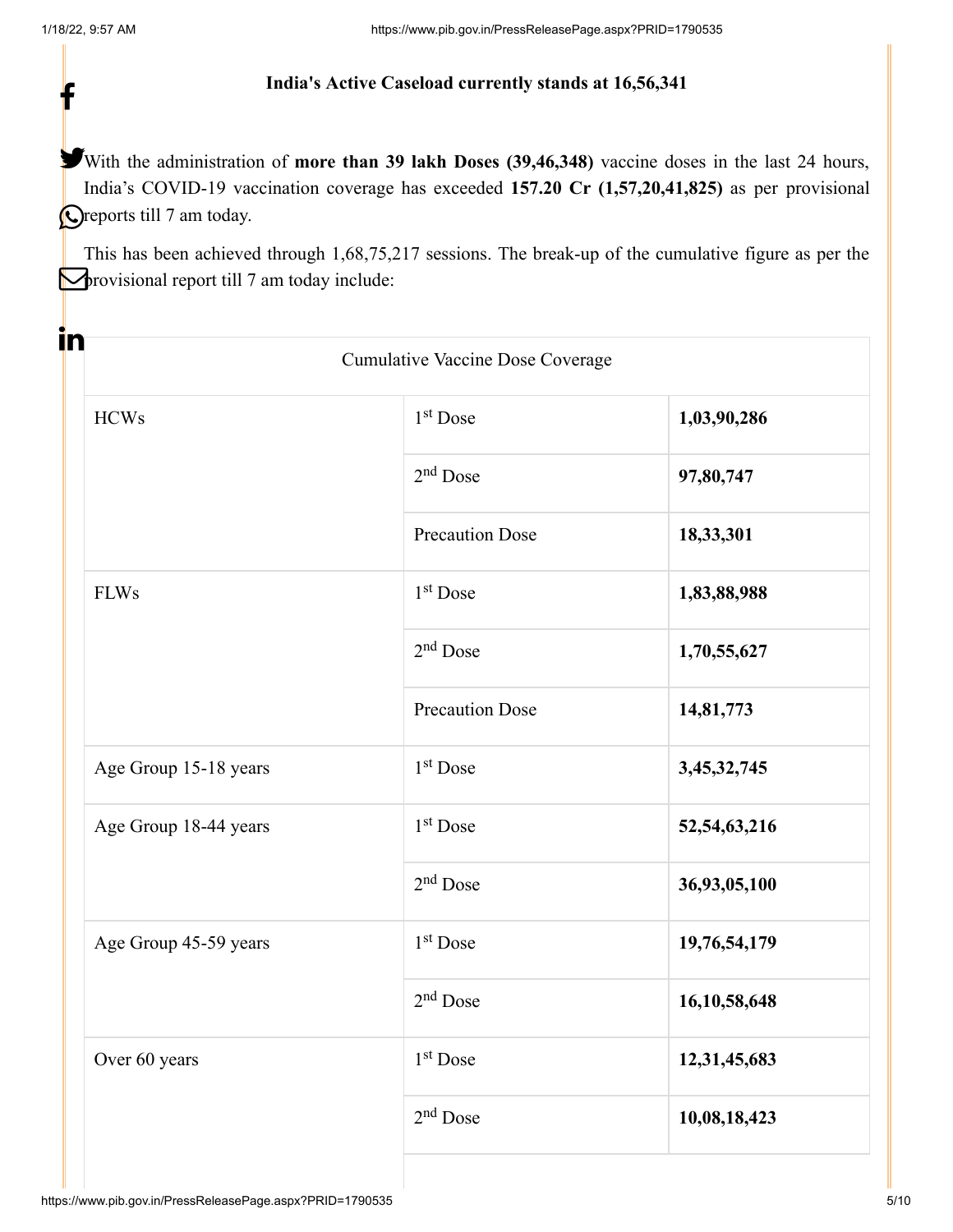$\bm{\nabla}$ 

| f          |                        | <b>Precaution Dose</b> | 11,33,109      |
|------------|------------------------|------------------------|----------------|
| ┺          | <b>Precaution Dose</b> |                        | 44, 48, 183    |
| $\bigcirc$ | Total                  |                        | 1,57,20,41,825 |

**1,51,740** patients have recovered in the last 24 hours and the cumulative tally of recovered **in 1,01,140** patients have received in the lact 21 heard and the can-

Consequently, India's recovery rate stands at **94.27%.**



**2,58,089 new cases** were reported in the last 24 hours.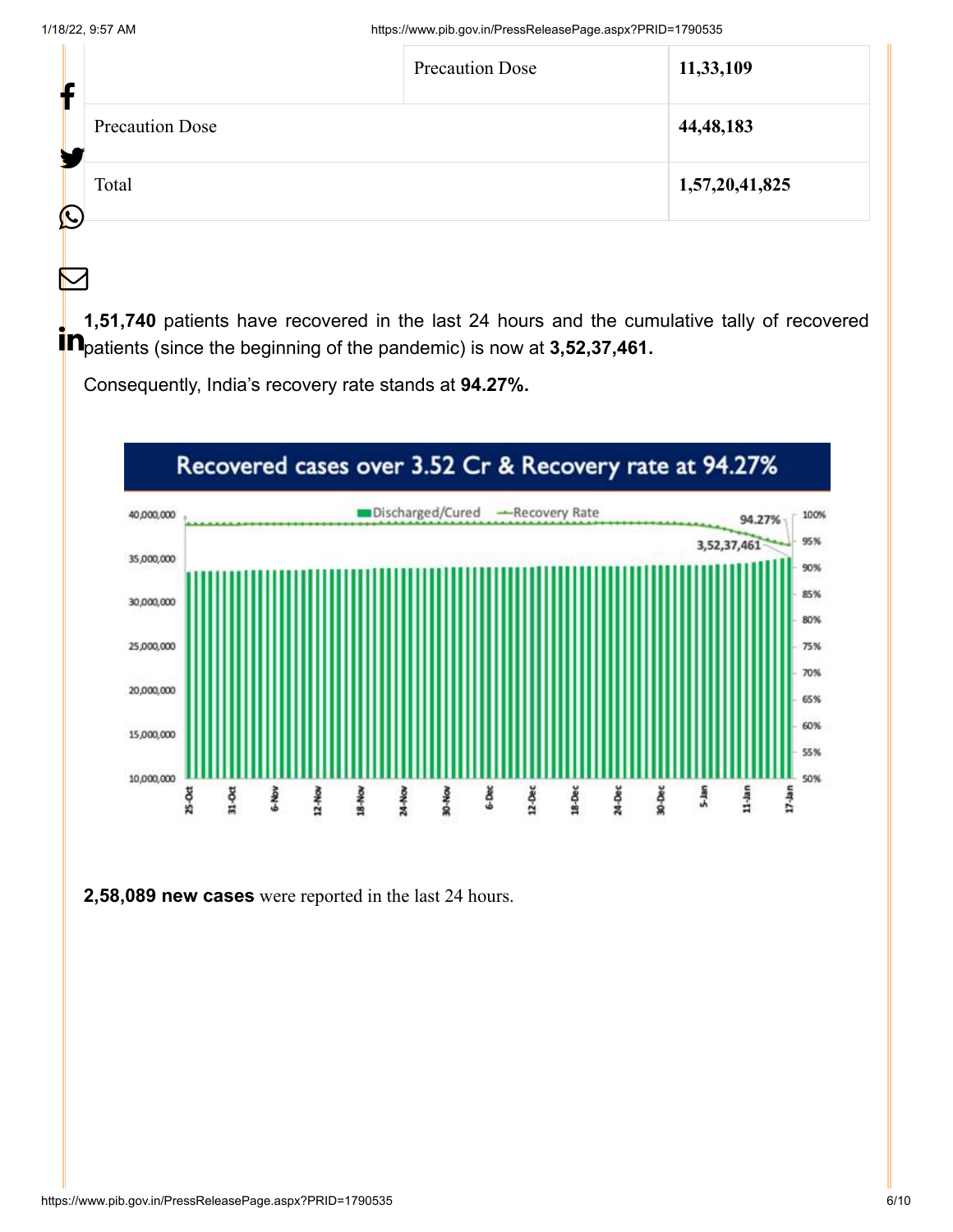1/18/22, 9:57 AM https://www.pib.gov.in/PressReleasePage.aspx?PRID=1790535



India's Active Caseload is presently at **16,56,341.** Active cases constitute **4.43%** of the country's total Positive Cases**.**



The testing capacity across the country continues to be expanded. The last 24 hours saw a total of **13,13,444** tests being conducted. India has so far conducted over **70.37 Cr (70,37,62,282**) cumulative tests.

While testing capacity has been enhanced across the country, **Weekly Positivity Rate** in the country currently **stands at 14.41%** and the **Daily Positivity rate also reported to be 19.65%.**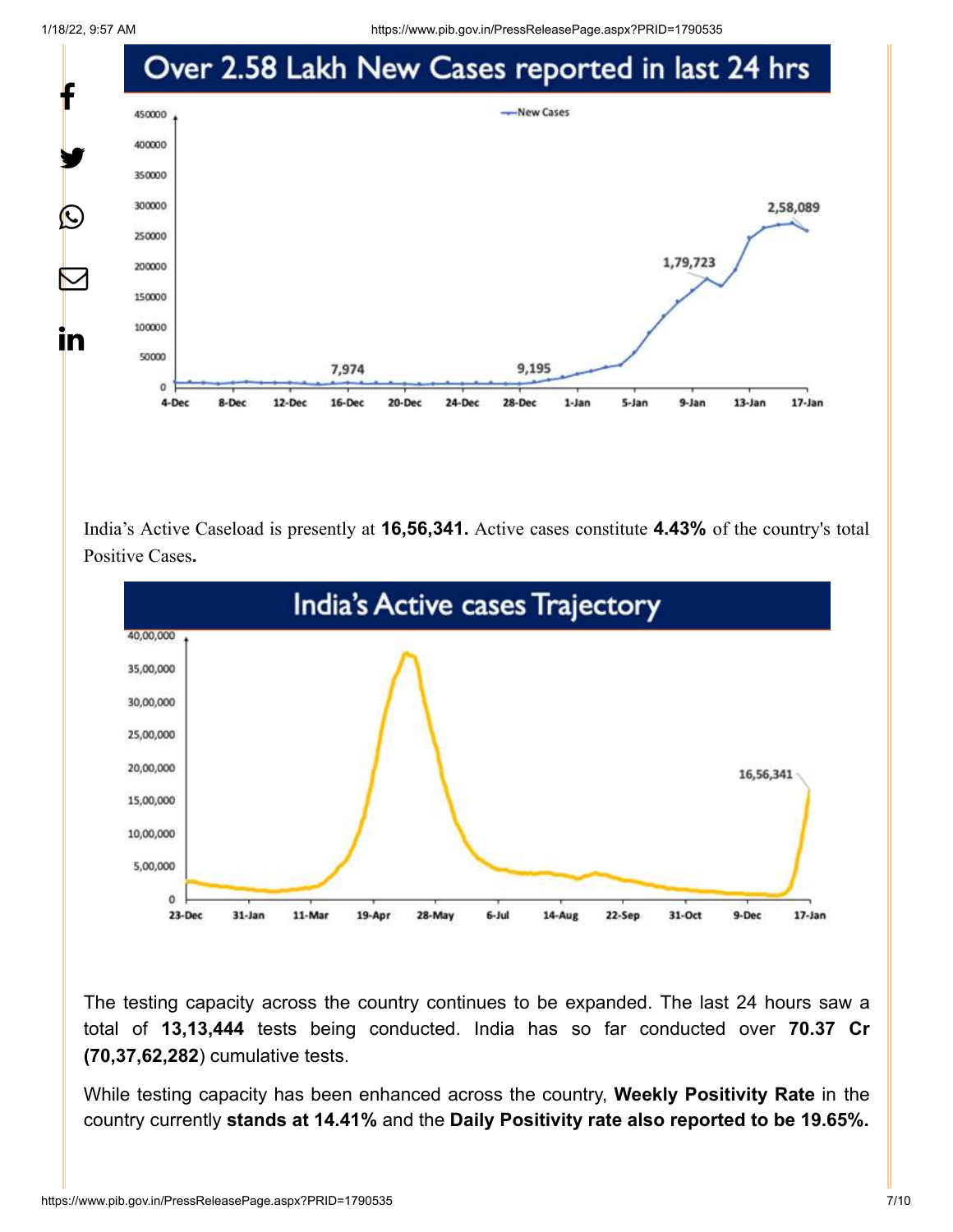

<https://www.pib.gov.in/PressReleasePage.aspx?PRID=1790406>

## **Update on COVID-19 Vaccine Availability in States/UTs More than 158.12 Crore vaccine doses provided to States/UTs**

#### **More than 13.79 Crore balance and unutilized vaccine doses still available with States/UTs**

The Union Government is committed to accelerating the pace and expanding the scope of COVID-19 vaccination throughout the country. The nationwide COVID 19 vaccination started on  $16<sup>th</sup>$  January 2021. The new phase of universalization of COVID-19 vaccination commenced from 21<sup>st</sup> June 2021. The vaccination drive has been ramped up through availability of more vaccines, advance visibility of vaccine availability to States and UTs for enabling better planning by them, and streamlining the vaccine supply chain.

As part of the nationwide vaccination drive, Government of India has been supporting the States and UTs by providing them COVID Vaccines free of cost. In the new phase of the universalization of the COVID19 vaccination drive, the Union Government will procure and supply (free of cost) 75% of the vaccines being produced by the vaccine manufacturers in the country to States and UTs.

| <b>VACCINE DOSES</b> | (As on 17 <sup>th</sup> January, 2022) |
|----------------------|----------------------------------------|
| <b>SUPPLIED</b>      | 1,58,12,73,035                         |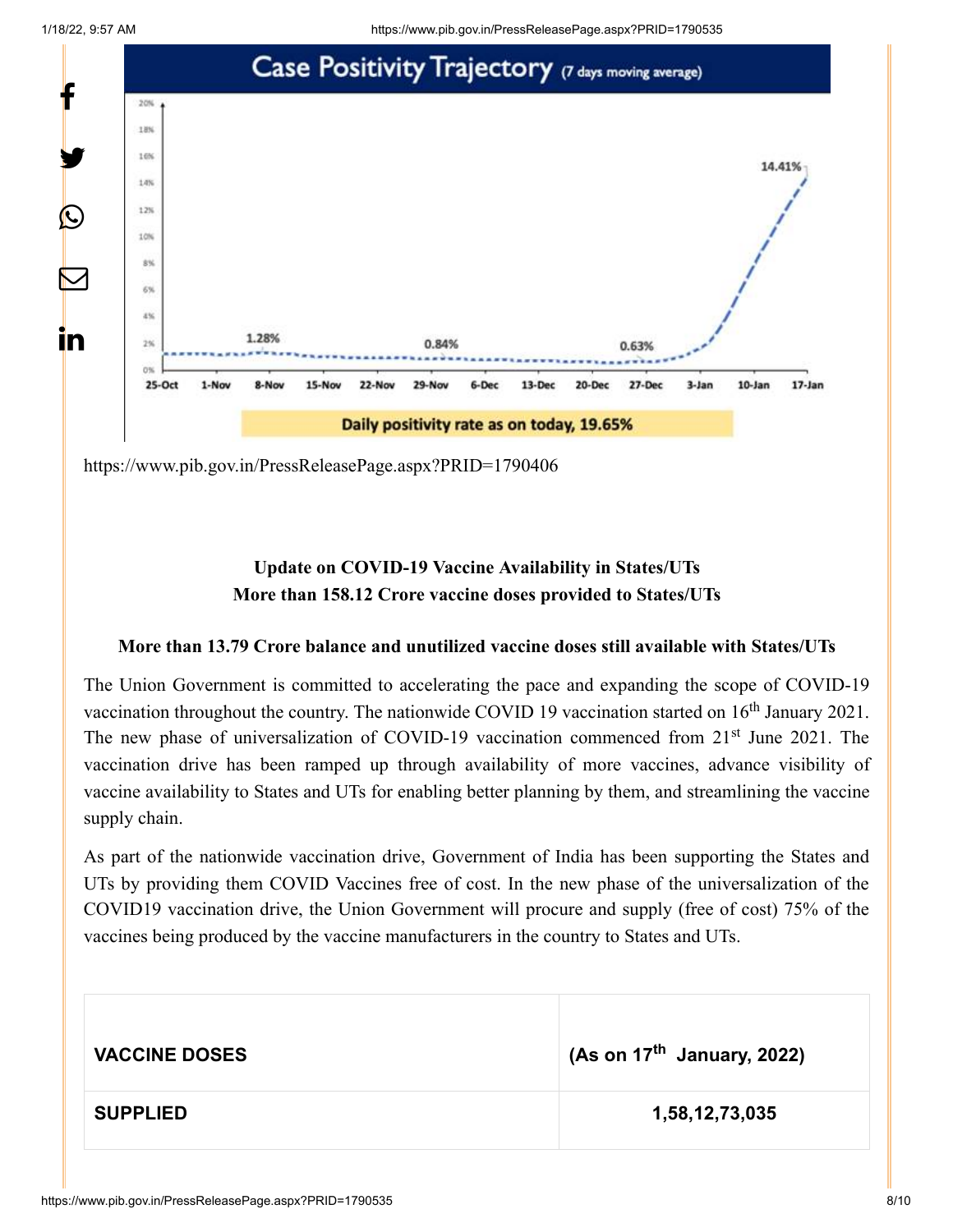f

 $\mathbf{in}$ 

**BALANCE AVAILABLE** 13,79,62,181

More than **158.12 crore (1,58,12,73,035)** vaccine doses have been provided to States/UTs so far through Govt. of India (free of cost channel) and through direct state procurement category.

More than **13.79 Cr (13,79,62,181)** balance and unutilized COVID Vaccine doses are still available with the States/UTs to be administered.

<https://www.pib.gov.in/PressReleasePage.aspx?PRID=1789813>

### **Tweet Links:-**

Today we mark [#1YearOfVaccineDrive.](https://twitter.com/hashtag/1YearOfVaccineDrive?src=hash&ref_src=twsrc%5Etfw)

I salute each and every individual who is associated with the vaccination drive.

Our vaccination programme has added great strength to the fight against COVID-19. It has led to saving lives and thus protecting livelihoods. <https://t.co/7ch0CAarIf>

— Narendra Modi (@narendramodi) [January 16, 2022](https://twitter.com/narendramodi/status/1482596443709788164?ref_src=twsrc%5Etfw)

[#IndiaFightsCorona](https://twitter.com/hashtag/IndiaFightsCorona?src=hash&ref_src=twsrc%5Etfw):

**M**[#COVID19](https://twitter.com/hashtag/COVID19?src=hash&ref_src=twsrc%5Etfw) Active Cases in India (As on 17th January, 2022): 16,56,341

✅Keep following [#COVIDAppropriateBehaviour](https://twitter.com/hashtag/COVIDAppropriateBehaviour?src=hash&ref_src=twsrc%5Etfw)

➡️Always wear a mask

➡️Wash/sanitize hands regularly

➡️Maintain distancing

➡️Get yourself fully vaccinated[#We4Vaccine](https://twitter.com/hashtag/We4Vaccine?src=hash&ref_src=twsrc%5Etfw)[#Unite2FightCorona](https://twitter.com/hashtag/Unite2FightCorona?src=hash&ref_src=twsrc%5Etfw)

[pic.twitter.com/64tr5h0GRa](https://t.co/64tr5h0GRa)

— #IndiaFightsCorona (@COVIDNewsByMIB) [January 17, 2022](https://twitter.com/COVIDNewsByMIB/status/1482968073137422336?ref_src=twsrc%5Etfw)